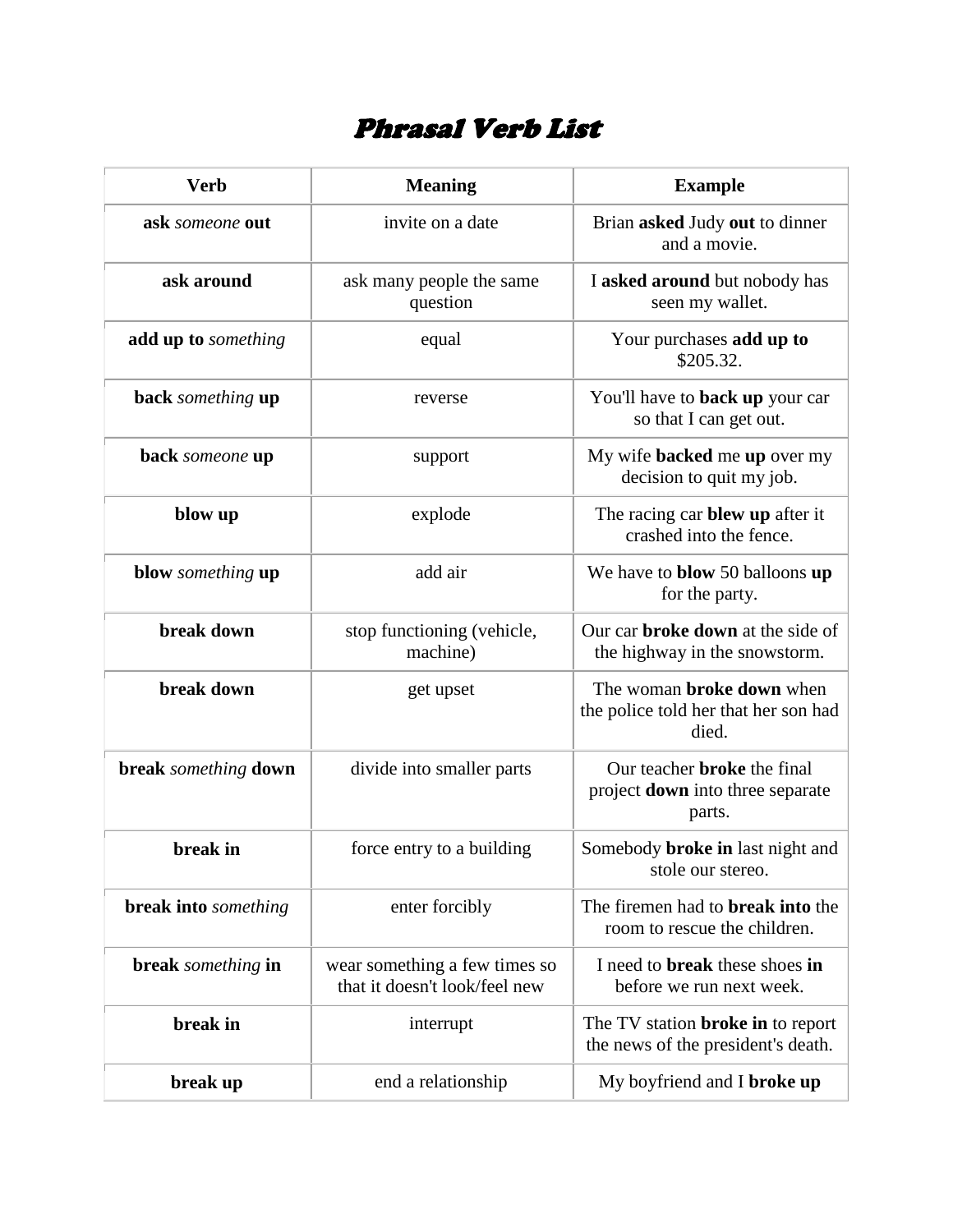|                        |                                       | before I moved to America.                                                    |
|------------------------|---------------------------------------|-------------------------------------------------------------------------------|
| break up               | start laughing (informal)             | The kids just <b>broke up</b> as soon as<br>the clown started talking.        |
| break out              | escape                                | The prisoners <b>broke out</b> of jail<br>when the guards weren't looking.    |
| break out in something | develop a skin condition              | I broke out in a rash after our<br>camping trip.                              |
| bring someone down     | make unhappy                          | This sad music is <b>bringing</b> me<br>down.                                 |
| bring someone up       | raise a child                         | My grandparents <b>brought</b> me up<br>after my parents died.                |
| bring something up     | start talking about a subject         | My mother walks out of the room<br>when my father <b>brings</b> up sports.    |
| bring something up     | vomit                                 | He drank so much that he<br>brought his dinner up in the<br>toilet.           |
| call around            | phone many different<br>places/people | We called around but we weren't<br>able to find the car part we<br>needed.    |
| call someone back      | return a phone call                   | I called the company back but the<br>offices were closed for the<br>weekend.  |
| call something off     | cancel                                | Jason called the wedding off<br>because he wasn't in love with his<br>fiancé. |
| call on someone        | ask for an answer or opinion          | The professor <b>called on</b> me for<br>question 1.                          |
| call on someone        | visit someone                         | We called on you last night but<br>you weren't home.                          |
| call someone up        | phone                                 | Give me your phone number and I<br>will call you up when we are in<br>town.   |
| calm down              | relax after being angry               | You are still mad. You need to<br>calm down before you drive the<br>car.      |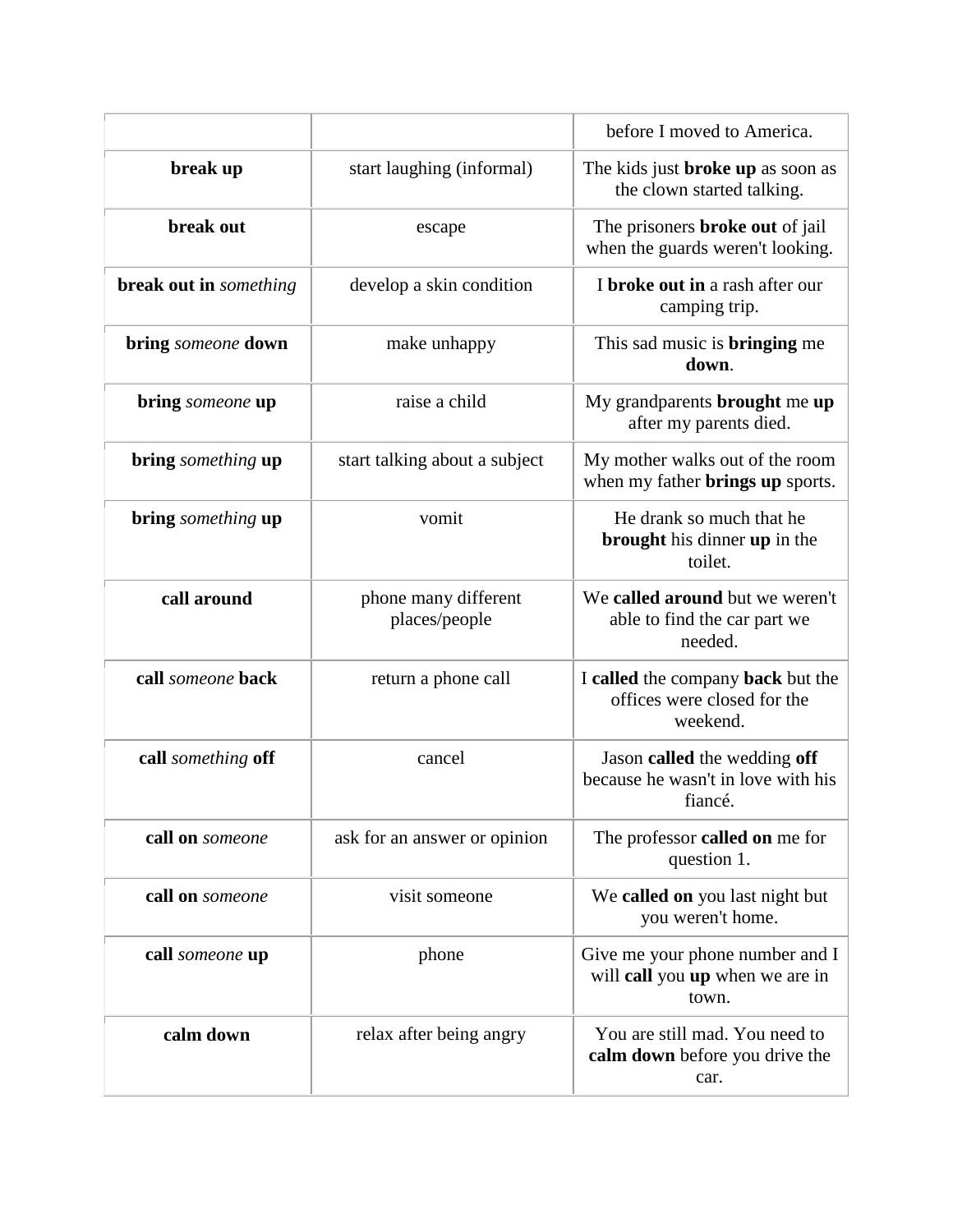| not care for<br>someone/something | not like (formal)                            | I don't care for his behaviour.                                                      |
|-----------------------------------|----------------------------------------------|--------------------------------------------------------------------------------------|
| catch up                          | get to the same point as<br>someone else     | You'll have to run faster than that<br>if you want to <b>catch up</b> with<br>Marty. |
| check in                          | arrive and register at a hotel or<br>airport | We will get the hotel keys when<br>we check in.                                      |
| check out                         | leave a hotel                                | You have to <b>check out</b> of the<br>hotel before 11:00 AM.                        |
| check<br>someone/something out    | look at carefully, investigate               | The company checks out all new<br>employees.                                         |
| check out<br>someone/something    | look at (informal)                           | Check out the crazy hair on that<br>guy!                                             |
| cheer up                          | become happier                               | She cheered up when she heard<br>the good news.                                      |
| cheer someone up                  | make happier                                 | I brought you some flowers to<br>cheer you up.                                       |
| chip in                           | help                                         | If everyone chips in we can get<br>the kitchen painted by noon.                      |
| clean something up                | tidy, clean                                  | Please clean up your bedroom<br>before you go outside.                               |
| come across something             | find unexpectedly                            | I came across these old photos<br>when I was tidying the closet.                     |
| come apart                        | separate                                     | The top and bottom come apart if<br>you pull hard enough.                            |
| come down with<br>something       | become sick                                  | My nephew came down with<br>chicken pox this weekend.                                |
| come forward                      | volunteer for a task or to give<br>evidence  | The woman came forward with<br>her husband's finger prints.                          |
| come from somewhere               | originate in                                 | The art of origami comes from<br>Asia.                                               |
| count on<br>someone/something     | rely on                                      | I am counting on you to make<br>dinner while I am out.                               |
| cross something out               | draw a line through                          | Please cross out your old address                                                    |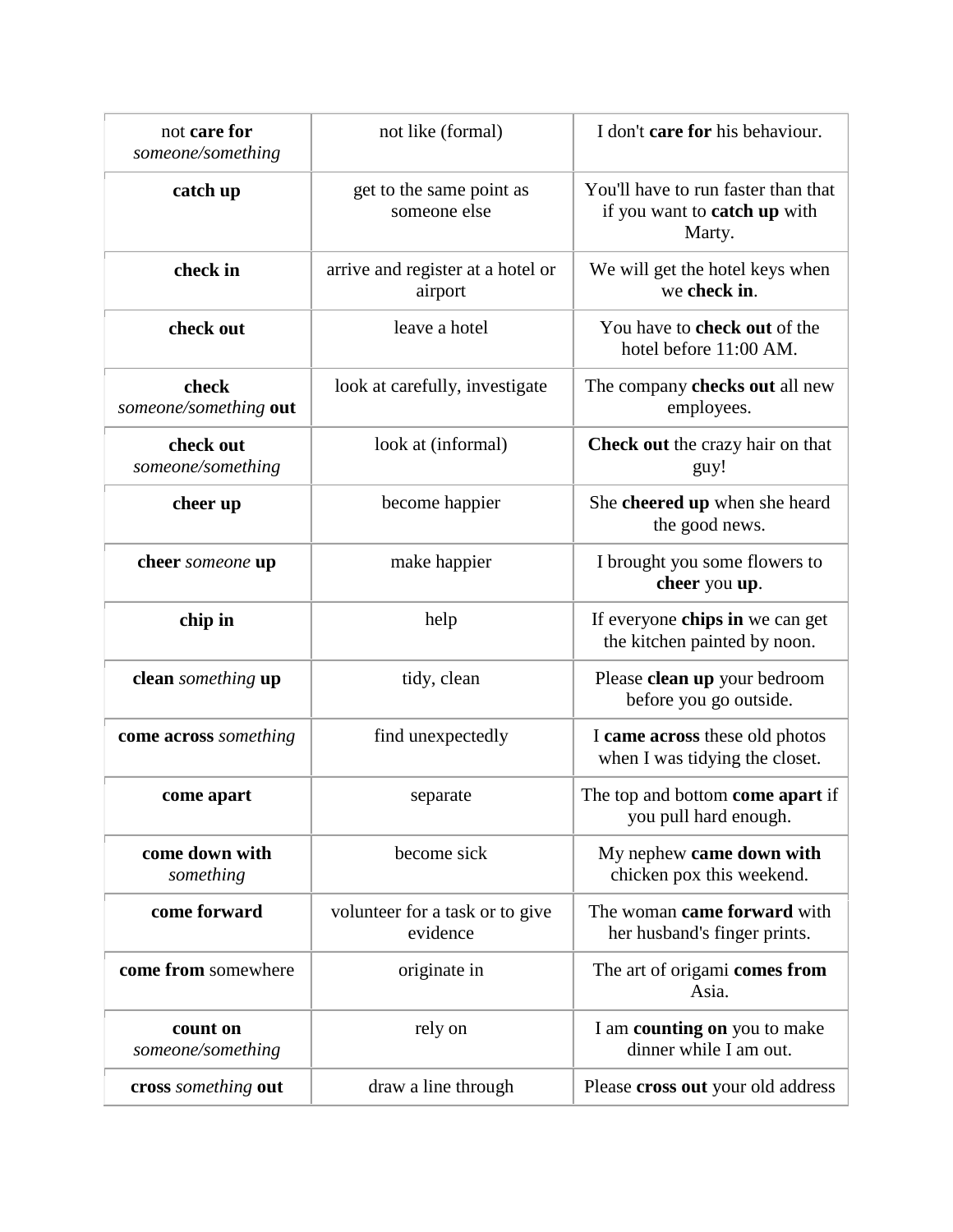|                                     |                                                               | and write your new one.                                                                 |
|-------------------------------------|---------------------------------------------------------------|-----------------------------------------------------------------------------------------|
| cut back on something               | consume less                                                  | My doctor wants me to cut back<br>on sweets and fatty foods.                            |
| cut something down                  | make something fall to the<br>ground                          | We had to <b>cut</b> the old tree in our<br>yard down after the storm.                  |
| cut in                              | interrupt                                                     | Your father cut in while I was<br>dancing with your uncle.                              |
| cut in                              | pull in too closely in front of<br>another vehicle            | The bus driver got angry when<br>that car cut in.                                       |
| cut in                              | start operating (of an engine or<br>electrical device)        | The air conditioner cuts in when<br>the temperature gets to $22^{\circ}$ C.             |
| cut something off                   | remove with something sharp                                   | The doctors <b>cut off</b> his leg<br>because it was severely injured.                  |
| cut something off                   | stop providing                                                | The phone company cut off our<br>phone because we didn't pay the<br>bill.               |
| cut someone off                     | take out of a will                                            | My grandparents cut my father off<br>when he remarried.                                 |
| cut something out                   | remove part of something<br>(usually with scissors and paper) | I cut this ad out of the newspaper.                                                     |
| <b>do</b> someone/something<br>over | beat up, ransack (Br.E.,<br>informal)                         | He's lucky to be alive. His shop<br>was <b>done</b> over by a street gang.              |
| do something over                   | do again (N.Amer.)                                            | My teacher wants me to <b>do</b> my<br>essay over because she doesn't<br>like my topic. |
| do away with something              | discard                                                       | It's time to <b>do away with</b> all of<br>these old tax records.                       |
| do something up                     | fasten, close                                                 | Do your coat up before you go<br>outside. It's snowing!                                 |
| dress up                            | wear nice clothing                                            | It's a fancy restaurant so we have<br>to dress up.                                      |
| drop back                           | move back in a position/group                                 | Andrea <b>dropped</b> back to third<br>place when she fell off her bike.                |
| drop in/by/over                     | come without an appointment                                   | I might drop in/by/over for tea                                                         |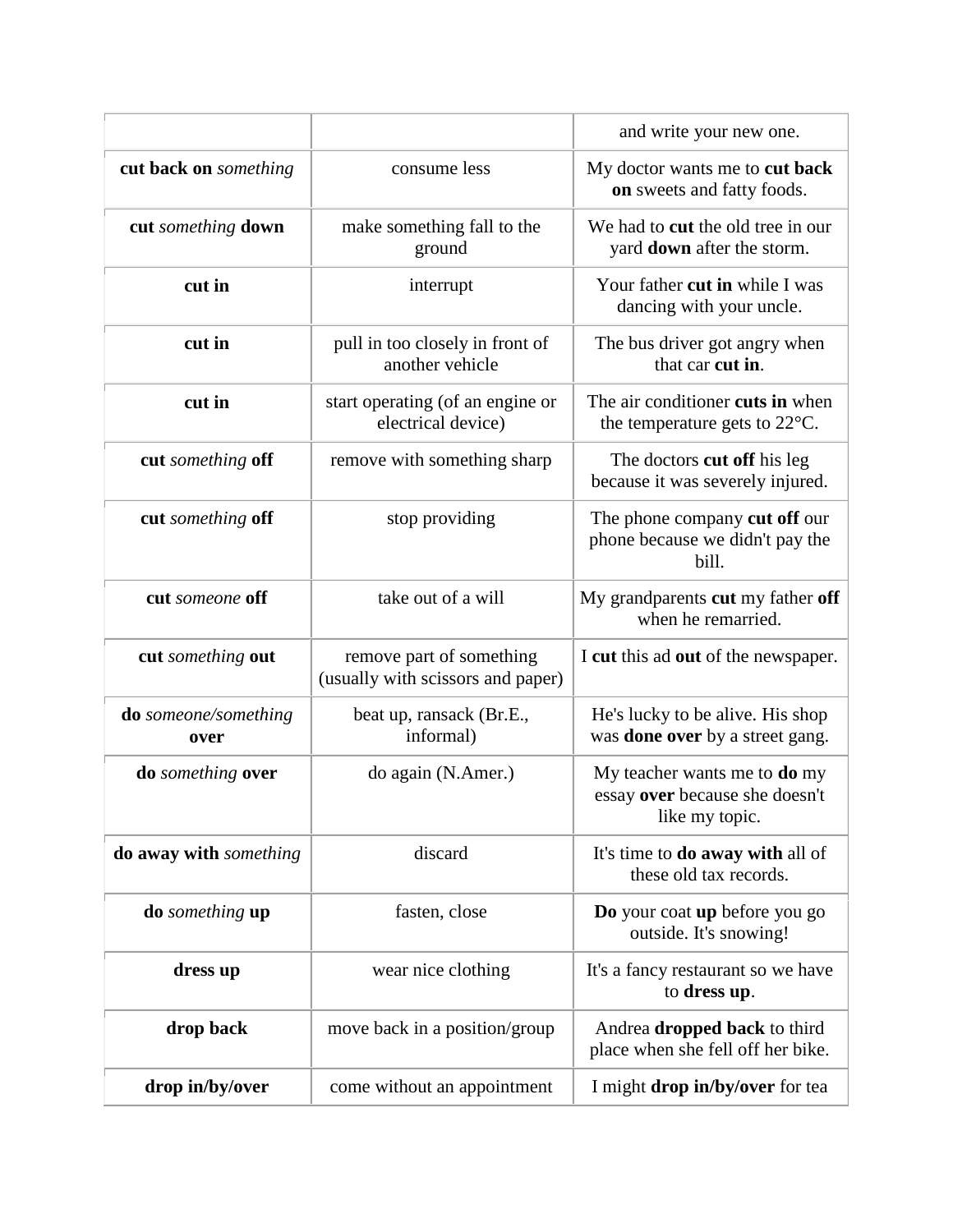|                               |                                                                | sometime this week.                                                                           |
|-------------------------------|----------------------------------------------------------------|-----------------------------------------------------------------------------------------------|
| drop someone/something<br>off | take someone/something<br>somewhere and leave them/it<br>there | I have to <b>drop</b> my sister off at<br>work before I come over.                            |
| drop out                      | quit a class, school etc                                       | I dropped out of Science because<br>it was too difficult.                                     |
| eat out                       | eat at a restaurant                                            | I don't feel like cooking tonight.<br>Let's eat out.                                          |
| end up                        | eventually reach/do/decide                                     | We <b>ended up</b> renting a movie<br>instead of going to the theatre.                        |
| fall apart                    | break into pieces                                              | My new dress fell apart in the<br>washing machine.                                            |
| fall down                     | fall to the ground                                             | The picture that you hung up last<br>night fell down this morning.                            |
| fall out                      | separate from an interior                                      | The money must have fallen out<br>of my pocket.                                               |
| fall out                      | (of hair, teeth) become loose and<br>unattached                | His hair started to <b>fall out</b> when<br>he was only 35.                                   |
| figure something out          | understand, find the answer                                    | I need to <b>figure out</b> how to fit the<br>piano and the bookshelf in this<br>room.        |
| fill something in             | to write information in blanks<br>(Br.E.)                      | Please fill in the form with your<br>name, address, and phone number.                         |
| fill something out            | to write information in blanks<br>(N.Amer.)                    | The form must be <b>filled out</b> in<br>capital letters.                                     |
| fill something up             | fill to the top                                                | I always <b>fill</b> the water jug up<br>when it is empty.                                    |
| find out                      | discover                                                       | We don't know where he lives.<br>How can we find out?                                         |
| find something out            | discover                                                       | We tried to keep the time of the<br>party a secret, but Samantha<br>found it out.             |
| get something<br>across/over  | communicate, make<br>understandable                            | I tried to <b>get</b> my point <b>across/over</b><br>to the judge but she wouldn't<br>listen. |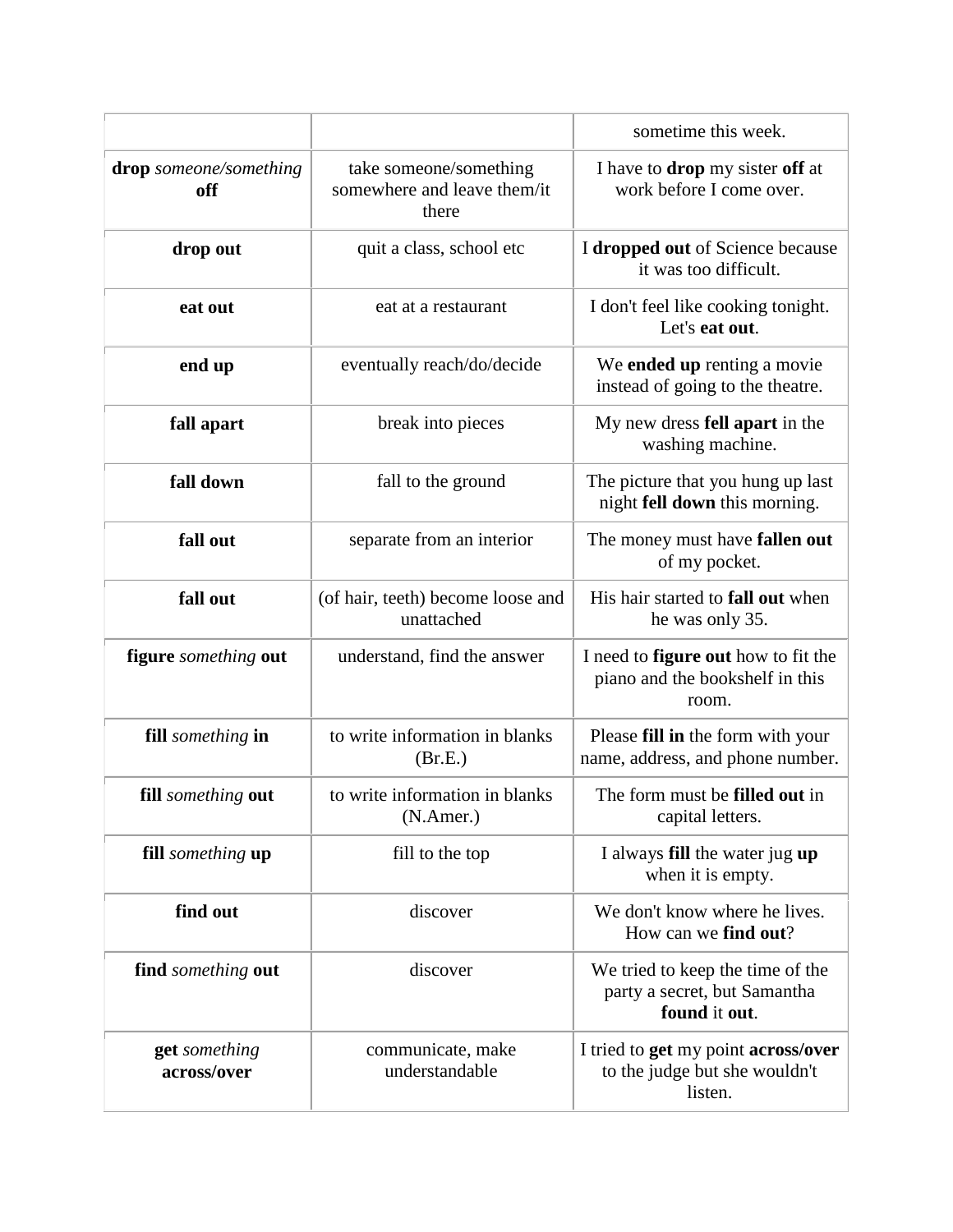| get along/on               | like each other                                               | I was surprised how well my new<br>girlfriend and my sister got<br>along/on.       |
|----------------------------|---------------------------------------------------------------|------------------------------------------------------------------------------------|
| get around                 | have mobility                                                 | My grandfather can get around<br>fine in his new wheelchair.                       |
| get away                   | go on a vacation                                              | We worked so hard this year that<br>we had to <b>get away</b> for a week.          |
| get away with<br>something | do without being noticed or<br>punished                       | Jason always gets away with<br>cheating in his maths tests.                        |
| get back                   | return                                                        | We got back from our vacation<br>last week.                                        |
| get something back         | receive something you had<br>before                           | Liz finally got her Science notes<br>back from my room-mate.                       |
| get back at someone        | retaliate, take revenge                                       | My sister got back at me for<br>stealing her shoes. She stole my<br>favourite hat. |
| get back into something    | become interested in something<br>again                       | I finally <b>got back into</b> my novel<br>and finished it.                        |
| get on something           | step onto a vehicle                                           | We're going to freeze out here if<br>you don't let us <b>get on</b> the bus.       |
| get over something         | recover from an illness, loss,<br>difficulty                  | I just got over the flu and now my<br>sister has it.                               |
| get over something         | overcome a problem                                            | The company will have to close if<br>it can't get over the new<br>regulations.     |
| get round to something     | finally find time to do (N.Amer.:<br>get around to something) | I don't know when I am going to<br>get round to writing the thank<br>you cards.    |
| get together               | meet (usually for social reasons)                             | Let's <b>get together</b> for a BBQ this<br>weekend.                               |
| get up                     | get out of bed                                                | I got up early today to study for<br>my exam.                                      |
| get up                     | stand                                                         | You should <b>get up</b> and give the<br>elderly man your seat.                    |
| give someone away          | reveal hidden information about                               | His wife gave him away to the                                                      |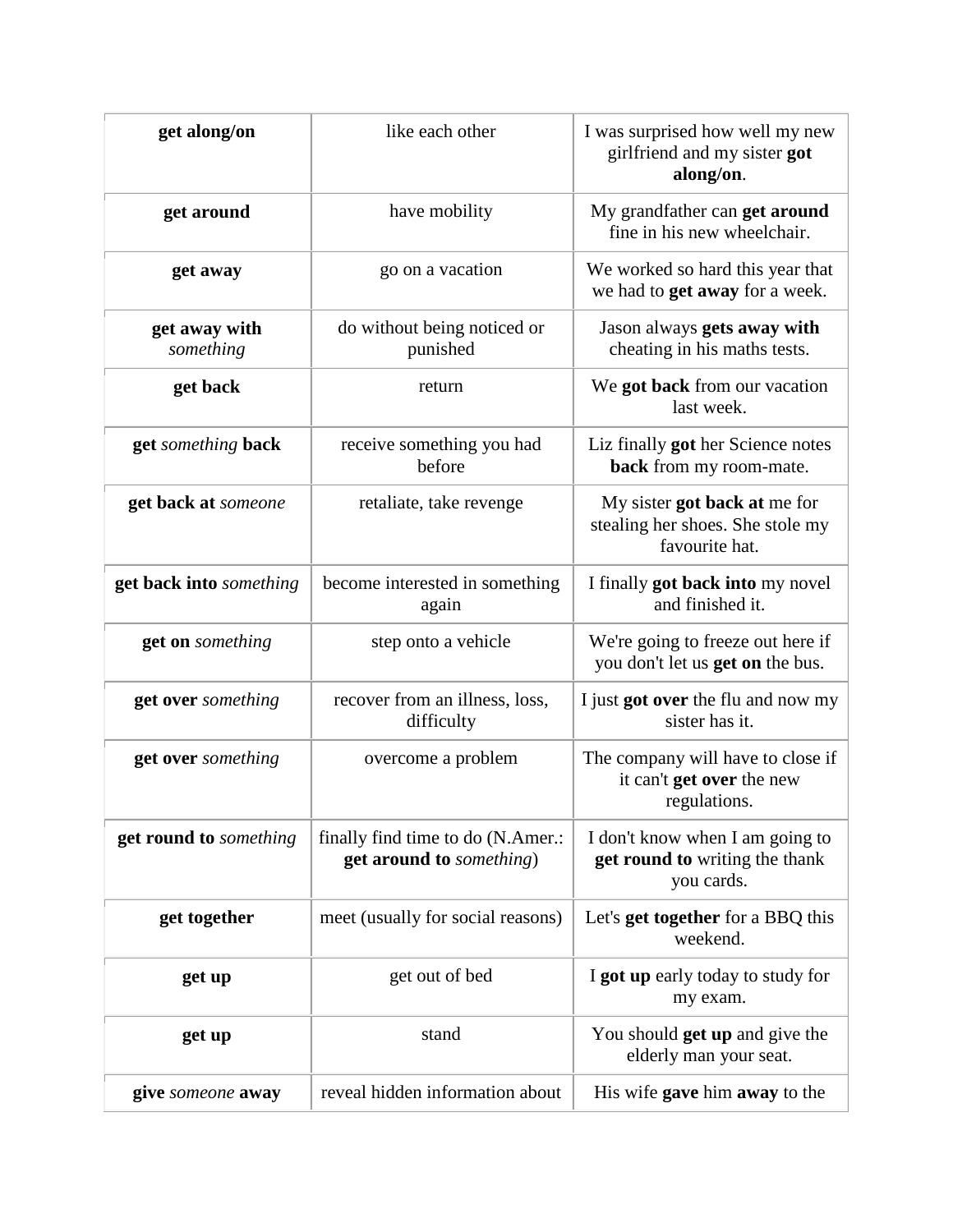|                     | someone                                     | police.                                                                  |
|---------------------|---------------------------------------------|--------------------------------------------------------------------------|
| give someone away   | take the bride to the altar                 | My father gave me away at my<br>wedding.                                 |
| give something away | ruin a secret                               | My little sister gave the surprise<br>party away by accident.            |
| give something away | give something to someone for<br>free       | The library was <b>giving away</b> old<br>books on Friday.               |
| give something back | return a borrowed item                      | I have to give these skates back to<br>Franz before his hockey game.     |
| give in             | reluctantly stop fighting or<br>arguing     | My boyfriend didn't want to go to<br>the ballet, but he finally gave in. |
| give something out  | give to many people (usually at<br>no cost) | They were giving out free<br>perfume samples at the<br>department store. |
| give something up   | quit a habit                                | I am giving up smoking as of<br>January 1st.                             |
| give up             | stop trying                                 | My maths homework was too<br>difficult so I gave up.                     |
| go after someone    | follow someone                              | My brother tried to <b>go after</b> the<br>thief in his car.             |
| go after something  | try to achieve something                    | I went after my dream and now I<br>am a published writer.                |
| go against someone  | compete, oppose                             | We are going against the best<br>soccer team in the city tonight.        |
| go ahead            | start, proceed                              | Please go ahead and eat before<br>the food gets cold.                    |
| go back             | return to a place                           | I have to go back home and get<br>my lunch.                              |
| go out              | leave home to go on a social<br>event       | We're going out for dinner<br>tonight.                                   |
| go out with someone | date                                        | Jesse has been going out with<br>Luke since they met last winter.        |
| go over something   | review                                      | Please go over your answers<br>before you submit your test.              |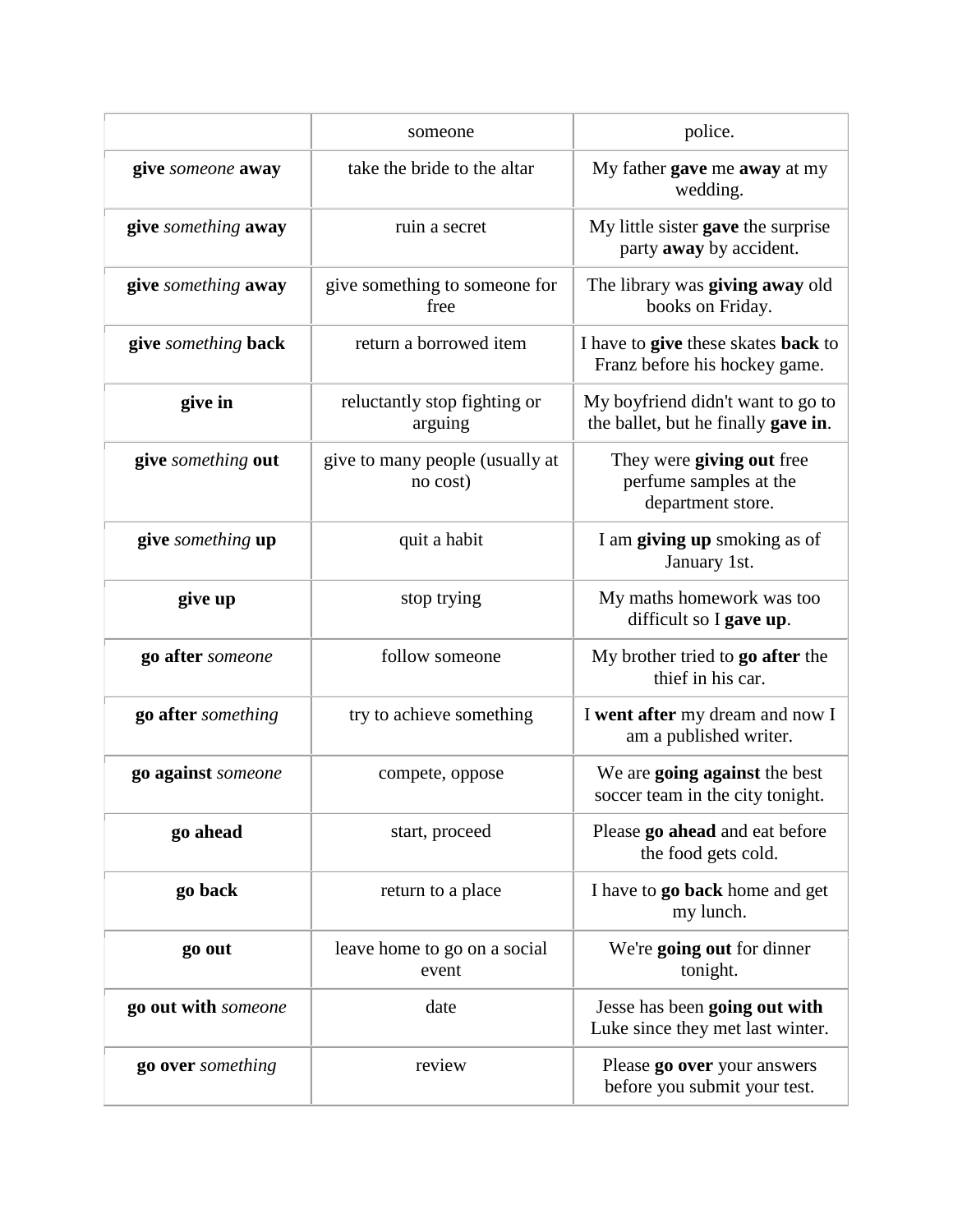| go over                               | visit someone nearby                   | I haven't seen Tina for a long<br>time. I think I'll go over for an<br>hour or two.  |
|---------------------------------------|----------------------------------------|--------------------------------------------------------------------------------------|
| go without something                  | suffer lack or deprivation             | When I was young, we went<br>without winter boots.                                   |
| grow apart                            | stop being friends over time           | My best friend and I grew apart<br>after she changed schools.                        |
| grow back                             | regrow                                 | My roses grew back this summer.                                                      |
| grow up                               | become an adult                        | When Jack grows up he wants to<br>be a fireman.                                      |
| grow out of something                 | get too big for                        | Elizabeth needs a new pair of<br>shoes because she has grown out<br>of her old ones. |
| grow into something                   | grow big enough to fit                 | This bike is too big for him now,<br>but he should grow into it by next<br>year.     |
| hand something down                   | give something used to someone<br>else | I handed my old comic books<br>down to my little cousin.                             |
| hand something in                     | submit                                 | I have to <b>hand in</b> my essay by<br>Friday.                                      |
| hand something out                    | to distribute to a group of people     | We will hand out the invitations<br>at the door.                                     |
| hand something over                   | give (usually unwillingly)             | The police asked the man to hand<br>over his wallet and his weapons.                 |
| hang in                               | stay positive (N.Amer.,<br>informal)   | Hang in there. I'm sure you'll find<br>a job very soon.                              |
| hang on                               | wait a short time (informal)           | <b>Hang on</b> while I grab my coat and<br>shoes!                                    |
| hang out                              | spend time relaxing (informal)         | Instead of going to the party we<br>are just going to hang out at my<br>place.       |
| hang up                               | end a phone call                       | He didn't say goodbye before he<br>hung up.                                          |
| <b>hold</b> someone/something<br>back | prevent from doing/going               | I had to hold my dog back<br>because there was a cat in the                          |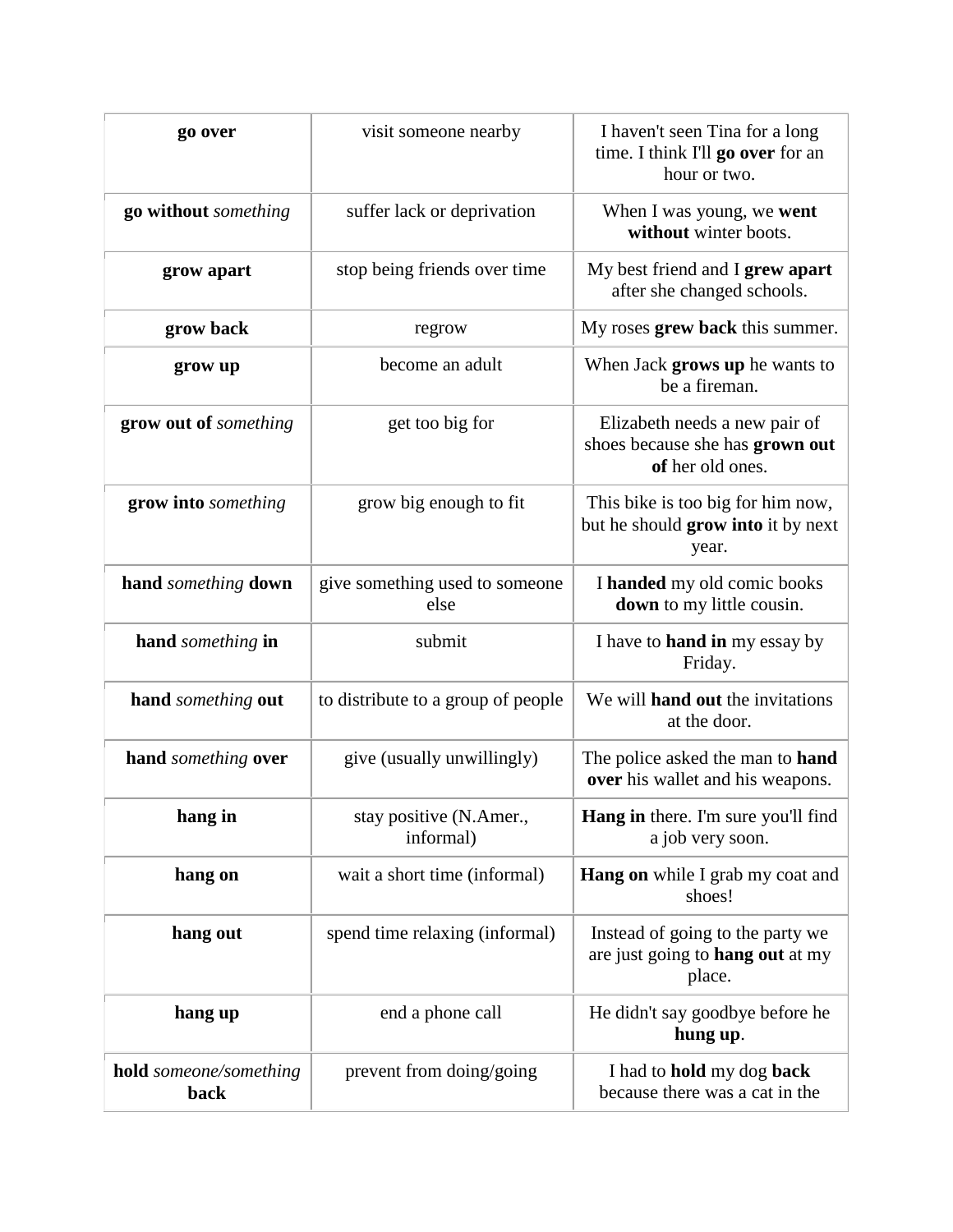|                                 |                                          | park.                                                                        |
|---------------------------------|------------------------------------------|------------------------------------------------------------------------------|
| hold something back             | hide an emotion                          | Jamie held back his tears at his<br>grandfather's funeral.                   |
| hold on                         | wait a short time                        | Please hold on while I transfer<br>you to the Sales Department.              |
| hold onto<br>someone/something  | hold firmly using your hands or<br>arms  | <b>Hold onto</b> your hat because it's<br>very windy outside.                |
| hold<br>someone/somethingup     | rob                                      | A man in a black mask held the<br>bank up this morning.                      |
| keep on doing<br>something      | continue doing                           | Keep on stirring until the liquid<br>comes to a boil.                        |
| keep something from<br>someone  | not tell                                 | We kept our relationship from<br>our parents for two years.                  |
| keep someone/something<br>out   | stop from entering                       | Try to keep the wet dog out of the<br>living room.                           |
| keep something up               | continue at the same rate                | If you keep those results up you<br>will get into a great college.           |
| let someone down                | fail to support or help,<br>disappoint   | I need you to be on time. Don't let<br>me down this time.                    |
| let someone in                  | allow to enter                           | Can you let the cat in before you<br>go to school?                           |
| log in (or on)                  | sign in (to a website, database<br>etc)  | I can't <b>log in</b> to Facebook because<br>I've forgotten my password.     |
| log out (or off)                | sign out (of a website, database<br>etc) | If you don't <b>log off</b> somebody<br>could get into your account.         |
| look after<br>someone/something | take care of                             | I have to <b>look after</b> my sick<br>grandmother.                          |
| look down on someone            | think less of, consider inferior         | Ever since we stole that chocolate<br>bar your dad has looked down on<br>me. |
| look for<br>someone/something   | try to find                              | I'm looking for a red dress for the<br>wedding.                              |
| look forward to<br>something    | be excited about the future              | I'm looking forward to the<br>Christmas break.                               |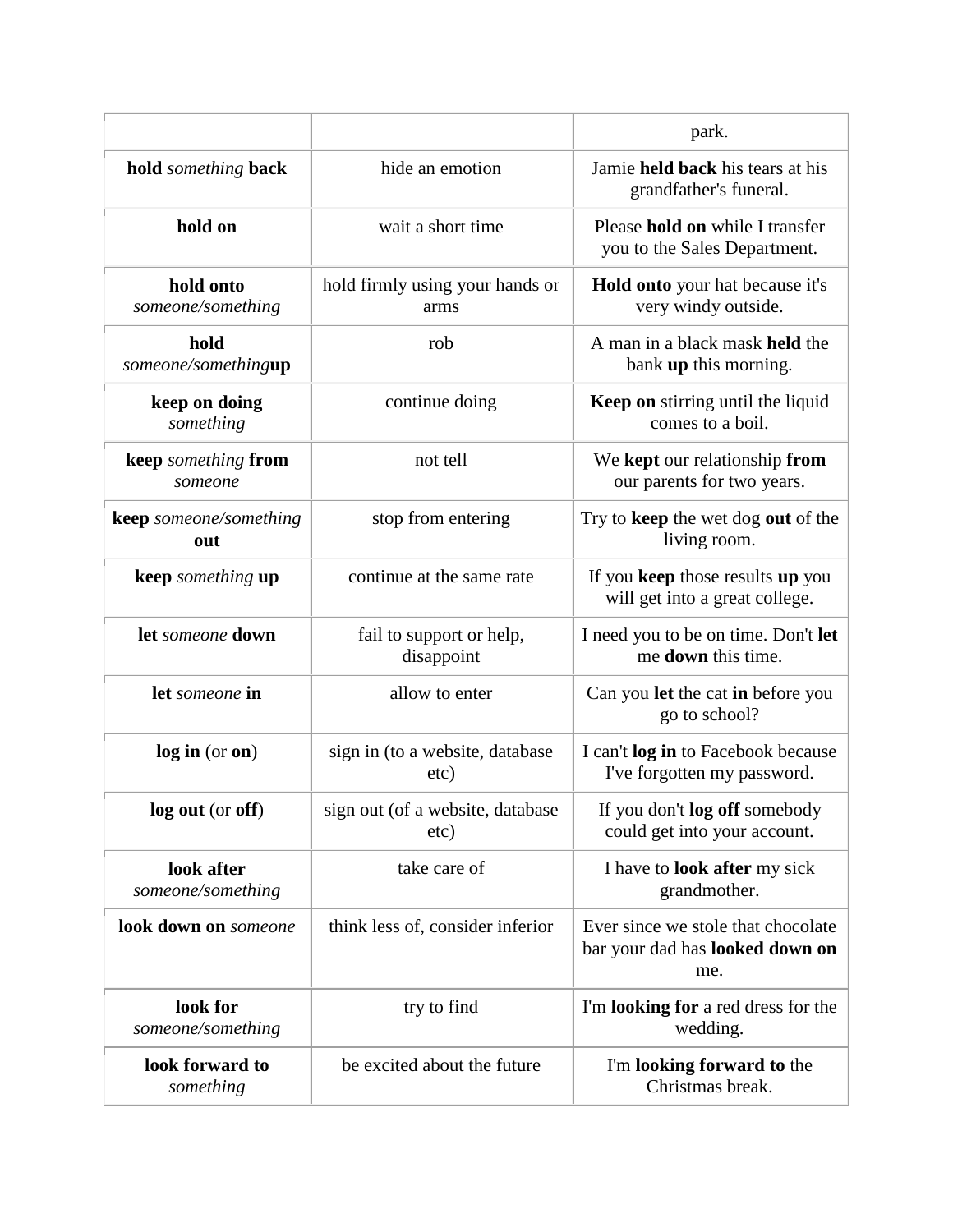| look into something               | investigate                                                    | We are going to <b>look into</b> the<br>price of snowboards today. |
|-----------------------------------|----------------------------------------------------------------|--------------------------------------------------------------------|
| look out                          | be careful, vigilant, and take<br>notice                       | Look out! That car's going to hit<br>you!                          |
| look out for<br>someone/something | be especially vigilant for                                     | Don't forget to <b>look out for</b><br>snakes on the hiking trail. |
| look something over               | check, examine                                                 | Can you <b>look over</b> my essay for<br>spelling mistakes?        |
| look something up                 | search and find information in a<br>reference book or database | We can <b>look</b> her phone number<br>up on the Internet.         |
| look up to someone                | have a lot of respect for                                      | My little sister has always looked<br>up to me.                    |
| make something up                 | invent, lie about something                                    | Josie made up a story about why<br>we were late.                   |
| make up                           | forgive each other                                             | We were angry last night, but we<br>made up at breakfast.          |
| make someone up                   | apply cosmetics to                                             | My sisters made me up for my<br>graduation party.                  |
| mix something up                  | confuse two or more things                                     | I mixed up the twins' names<br>again!                              |
| pass away                         | die                                                            | His uncle passed away last night<br>after a long illness.          |
| pass out                          | faint                                                          | It was so hot in the church that an<br>elderly lady passed out.    |
| pass something out                | give the same thing to many<br>people                          | The professor <b>passed</b> the<br>textbooks out before class.     |
| pass something up                 | decline (usually something<br>good)                            | I passed up the job because I am<br>afraid of change.              |
| pay someone back                  | return owed money                                              | Thanks for buying my ticket. I'll<br>pay you back on Friday.       |
| pay for something                 | be punished for doing something<br>bad                         | That bully will <b>pay for</b> being<br>mean to my little brother. |
| pick something out                | choose                                                         | I picked out three sweaters for<br>you to try on.                  |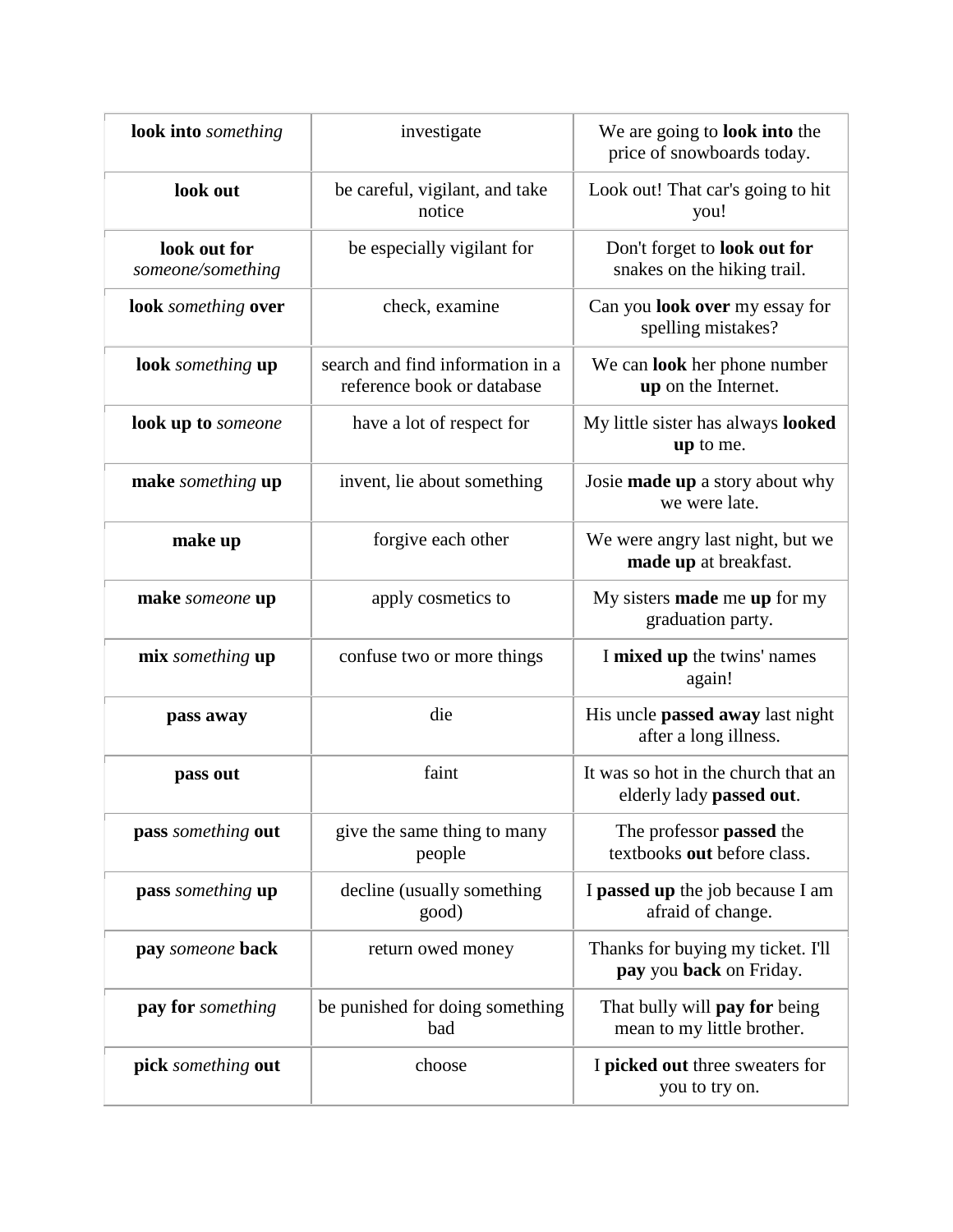| point<br>someone/something out   | indicate with your finger                         | I'll point my boyfriend out when<br>he runs by.                                             |
|----------------------------------|---------------------------------------------------|---------------------------------------------------------------------------------------------|
| put something down               | put what you are holding on a<br>surface or floor | You can put the groceries down<br>on the kitchen counter.                                   |
| put someone down                 | insult, make someone feel stupid                  | The students put the substitute<br>teacher <b>down</b> because his pants<br>were too short. |
| put something off                | postpone                                          | We are <b>putting off</b> our trip until<br>January because of the hurricane.               |
| put something out                | extinguish                                        | The neighbours put the fire out<br>before the firemen arrived.                              |
| put something together           | assemble                                          | I have to put the crib together<br>before the baby arrives.                                 |
| put up with<br>someone/something | tolerate                                          | I don't think I can put up with<br>three small children in the car.                         |
| put something on                 | put clothing/accessories on your<br>body          | Don't forget to <b>put on</b> your new<br>earrings for the party.                           |
| run into<br>someone/something    | meet unexpectedly                                 | I ran into an old school-friend at<br>the mall.                                             |
| run over<br>someone/something    | drive a vehicle over a person or<br>thing         | I accidentally ran over your<br>bicycle in the driveway.                                    |
| run over/through<br>something    | rehearse, review                                  | Let's run over/through these<br>lines one more time before the<br>show.                     |
| run away                         | leave unexpectedly, escape                        | The child ran away from home<br>and has been missing for three<br>days.                     |
| run out                          | have none left                                    | We ran out of shampoo so I had<br>to wash my hair with soap.                                |
| send something back              | return (usually by mail)                          | My letter got sent back to me<br>because I used the wrong stamp.                            |
| set something up                 | arrange, organize                                 | Our boss set a meeting up with<br>the president of the company.                             |
| set someone up                   | trick, trap                                       | The police set up the car thief by<br>using a hidden camera.                                |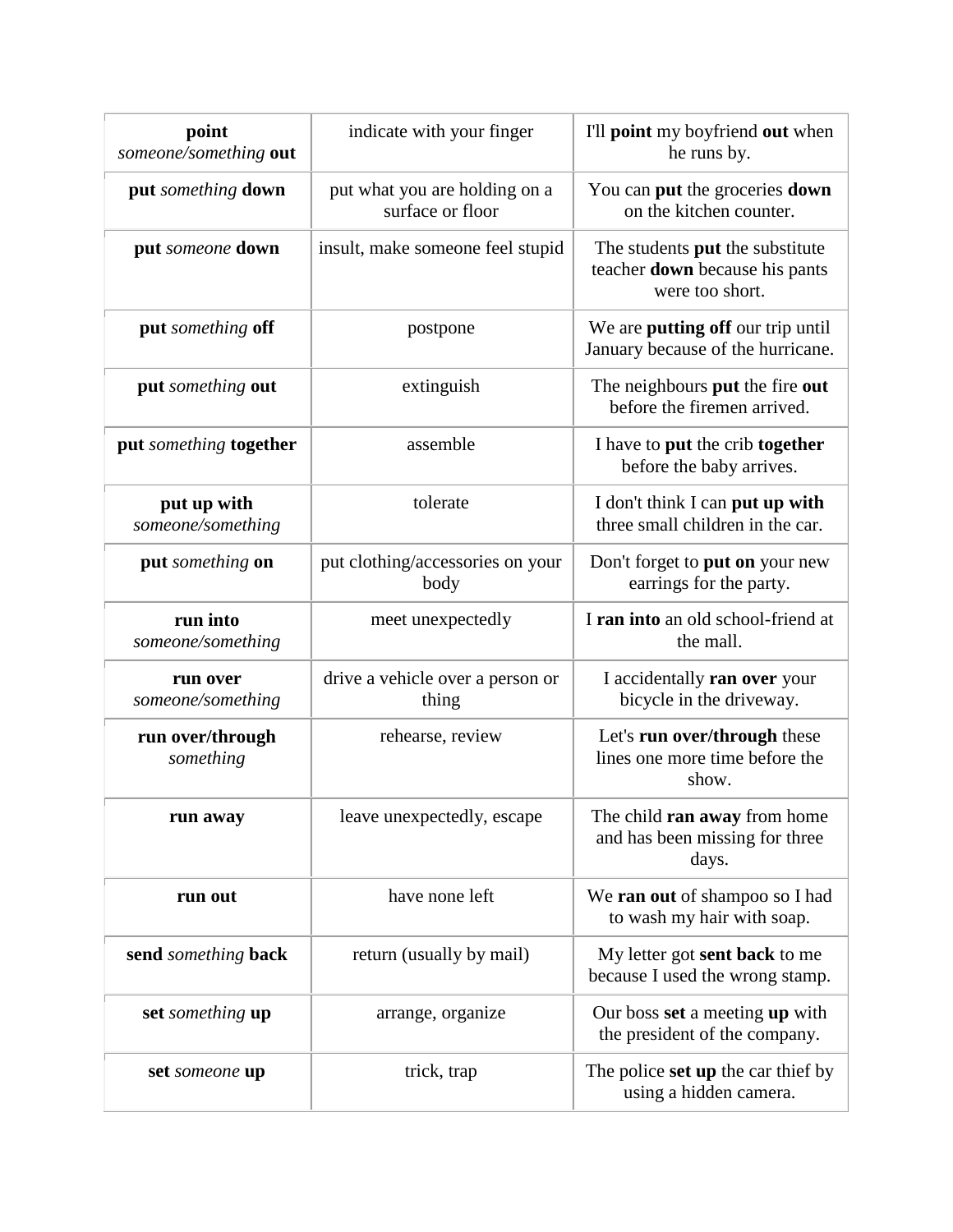| shop around          | compare prices                                                      | I want to shop around a little<br>before I decide on these boots.            |
|----------------------|---------------------------------------------------------------------|------------------------------------------------------------------------------|
| show off             | act extra special for people<br>watching (usually boastfully)       | He always shows off on his<br>skateboard                                     |
| sleep over           | stay somewhere for the night<br>(informal)                          | You should sleep over tonight if<br>the weather is too bad to drive<br>home. |
| sort something out   | organize, resolve a problem                                         | We need to sort the bills out<br>before the first of the month.              |
| stick to something   | continue doing something, limit<br>yourself to one particular thing | You will lose weight if you stick<br>to the diet.                            |
| switch something off | stop the energy flow, turn off                                      | The light's too bright. Could you<br>switch it off.                          |
| switch something on  | start the energy flow, turn on                                      | We heard the news as soon as we<br>switched on the car radio.                |
| take after someone   | resemble a family member                                            | I take after my mother. We are<br>both impatient.                            |
| take something apart | purposely break into pieces                                         | He took the car brakes apart and<br>found the problem.                       |
| take something back  | return an item                                                      | I have to take our new TV back<br>because it doesn't work.                   |
| take off             | start to fly                                                        | My plane takes off in five<br>minutes.                                       |
| take something off   | remove something (usually<br>clothing)                              | Take off your socks and shoes<br>and come in the lake!                       |
| take something out   | remove from a place or thing                                        | Can you take the garbage out to<br>the street for me?                        |
| take someone out     | pay for someone to go<br>somewhere with you                         | My grandparents took us out for<br>dinner and a movie.                       |
| tear something up    | rip into pieces                                                     | I tore up my ex-boyfriend's letters<br>and gave them back to him.            |
| think back           | remember (often $+$ to,<br>sometimes $+$ on)                        | When I think back on my youth,<br>I wish I had studied harder.               |
| think something over | consider                                                            | I'll have to think this job offer                                            |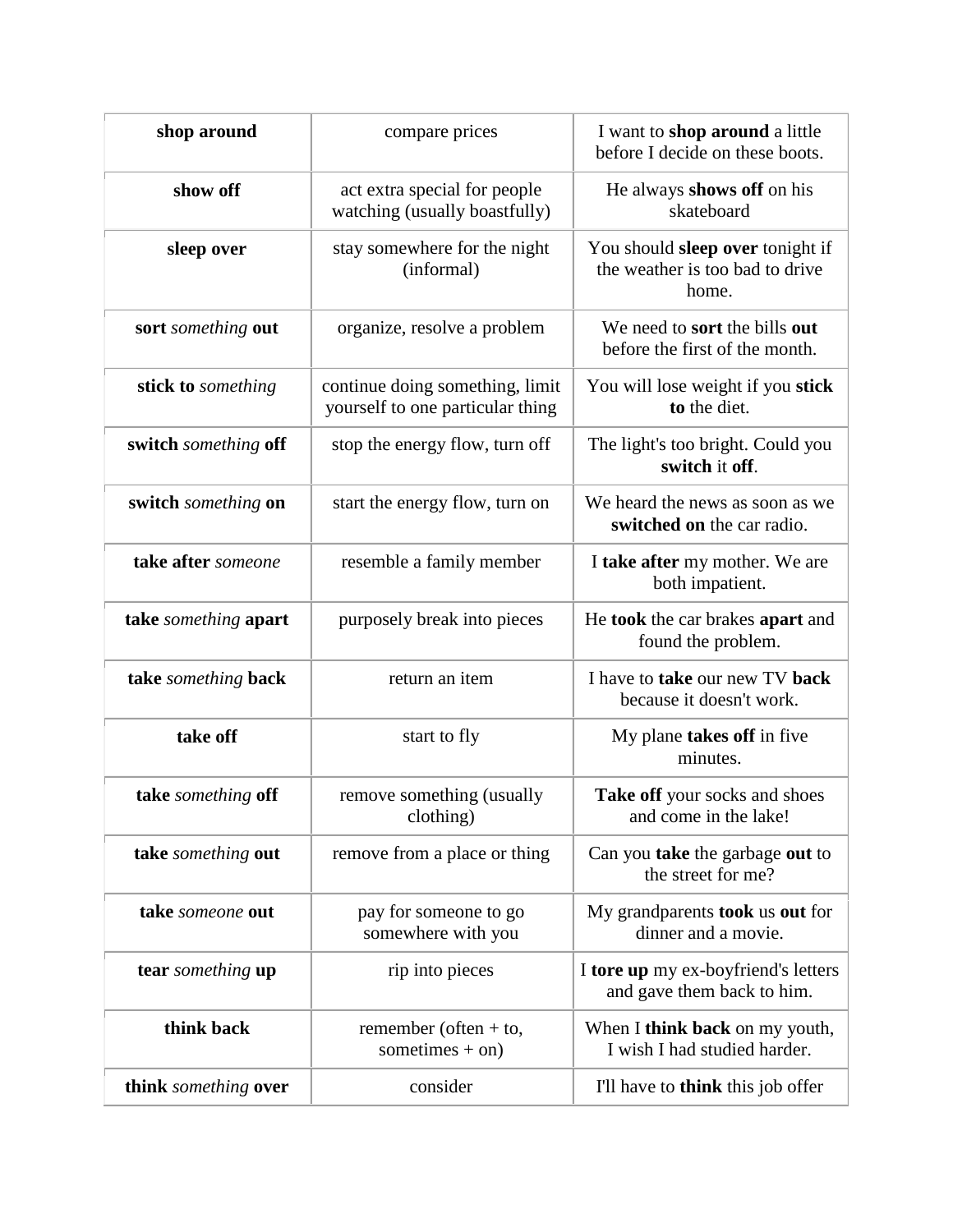|                              |                                                      | over before I make my final<br>decision.                                    |
|------------------------------|------------------------------------------------------|-----------------------------------------------------------------------------|
| throw something away         | dispose of                                           | We threw our old furniture away<br>when we won the lottery.                 |
| turn something down          | decrease the volume or strength<br>(heat, light etc) | Please turn the TV down while<br>the guests are here.                       |
| turn something down          | refuse                                               | I turned the job down because I<br>don't want to move.                      |
| turn something off           | stop the energy flow, switch off                     | Your mother wants you to turn<br>the TV off and come for dinner.            |
| turn something on            | start the energy, switch on                          | It's too dark in here. Let's turn<br>some lights on.                        |
| turn something up            | increase the volume or strength<br>(heat, light etc) | Can you turn the music up? This<br>is my favourite song.                    |
| turn up                      | appear suddenly                                      | Our cat turned up after we put<br>posters up all over the<br>neighbourhood. |
| try something on             | sample clothing                                      | I'm going to try these jeans on,<br>but I don't think they will fit.        |
| try something out            | test                                                 | I am going to try this new brand<br>of detergent out.                       |
| use something up             | finish the supply                                    | The kids used all of the toothpaste<br>up so we need to buy some more.      |
| wake up                      | stop sleeping                                        | We have to <b>wake up</b> early for<br>work on Monday.                      |
| warm<br>someone/something up | increase the temperature                             | You can warm your feet up in<br>front of the fireplace.                     |
| warm up                      | prepare body for exercise                            | I always warm up by doing sit-<br>ups before I go for a run.                |
| wear off                     | fade away                                            | Most of my make-up wore off<br>before I got to the party.                   |
| work out                     | exercise                                             | I work out at the gym three times<br>a week.                                |
| work out                     | be successful                                        | Our plan worked out fine.                                                   |